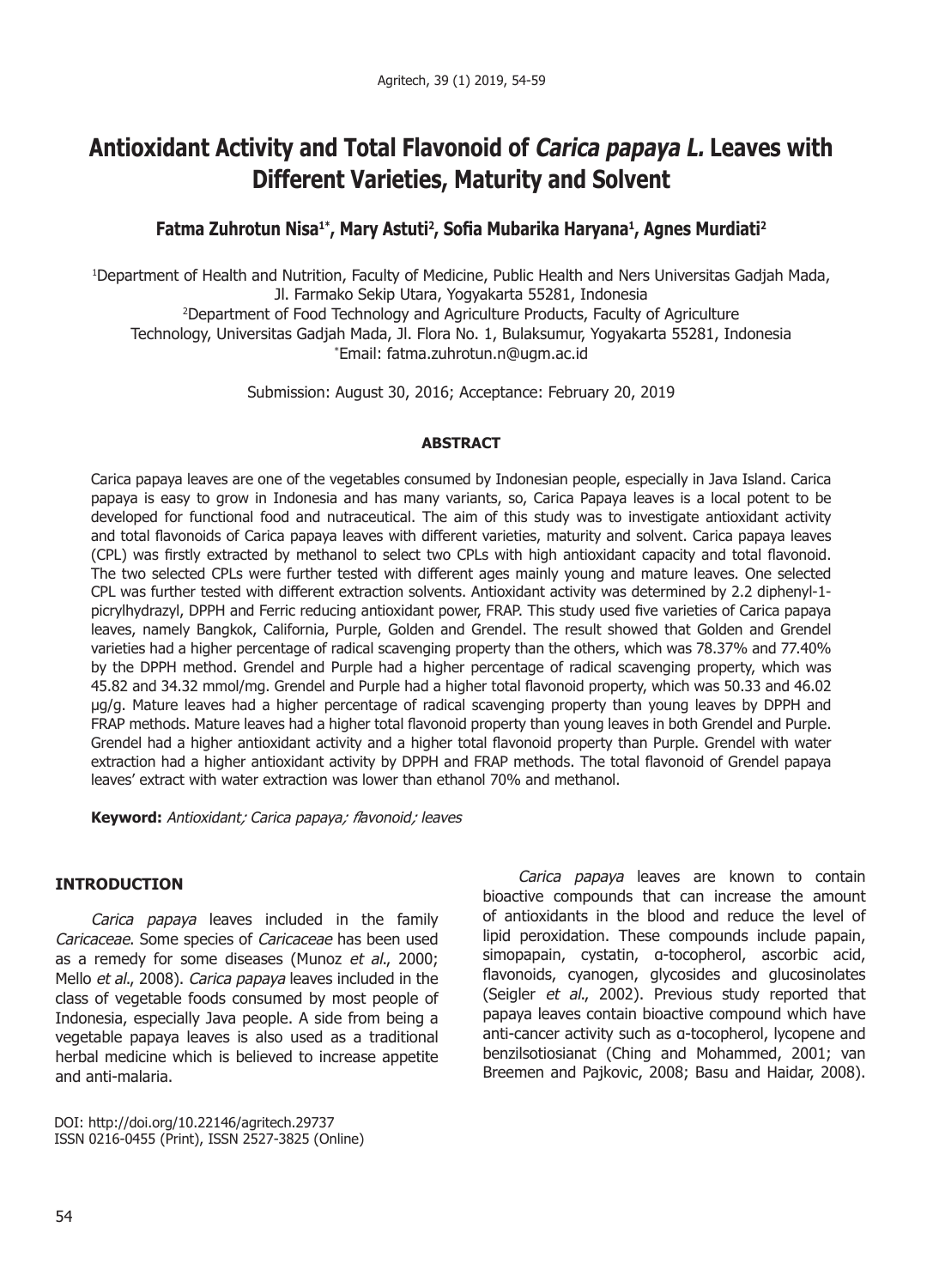Miean and Mohamed (2001) also reported that papaya shoot contain flavonoids quercetin and kaempferol.

Flavonoids in plants varies both the type and the amount depends on several factors such as variety, location of growth, the process of planting, harvesting, storage and processing conditions (Haytowitz *et al*., 2013). Antioxidant activity and bioactive compounds of plants affected by crop varieties, pre-treatment with drying, extraction method and leaves maturity (Nantitanon *et al*., 2010). Selection of solvent extraction also determine the extraction. Different solvents with different polarity can produce extract yielding different and different types of flavonoids. Research by Bimark *et al*. (2010) reported that extraction with methanol and ethanol 70% result higher yielding extract than with petroleum ether. Therefore, the aim of this study was to investigate antioxidant activity and total flavonoids of *Carica papaya* leaves with different varieties, maturity and solvent.

## **RESEARCH METHOD**

#### **Sample**

*Carica papaya* leaves are used in this study were obtained from local farmers in Yogyakarta with five varieties Gold, Purple, California, Bangkok and Grendel. Sampling of *Carica papaya* leaves based on observation of the number of leaves in the tree then divided three parts. Number of papaya leaves in every tree ranged between 18-25 leaves. The calculation of the number of leaves starting from the leaves that had bloomed. Young papaya leaves taken from the third leave from above whereas mature papaya leaves taken from the seventh or eighth from above.

#### **Research Design**

This study was an experimental study with nonfactorial randomized design. First, analysis and total antioxidant activity of flavonoids based on varieties. Then, analysis and total antioxidant activity of flavonoids based on maturity. The last step, analysis and total antioxidant activity of flavonoids based on solvent. In the first step using five varieties of mature papaya leaves and methanol as solvent for extraction. The second step involved two varieties of *Carica papaya* leaves were chosen at the first step and also using methanol as extraction solvent. The last step using one variety of *Carica papaya* leaves and maturity was chosen at the second step with three solvents for extraction, with water, ethanol 70% and methanol extraction. Data was presented in the form of mean + SD.

#### **Extraction**

Papaya leaves were dried in an oven of 60 °C for 3 hours 3 times then milled. One gram of dried papaya leaves milled put in 20 mL of solvent and stirred. Solvents used in this study were methanol, ethanol 70% and water. The extraction method used was microwave with the setting 4 seconds on and 60 seconds off for three times then filtered using Whatman filter paper no. 1 and then stored in a refrigerator for further testing (Victorio *et al*., 2007). The extract was not evaporated but was immediately analyzed.

#### **DPPH Assay**

Determination antioxidant activity use 2, 2-diphenyl-2-picryl-hydrazil, DPPH assay and ferric reducing antioxidant power, FRAP assay. A number of 1 g powdered leaves was extracted with 50% methanol: water. To 0.75 mL of extract sample 1.5 mL of freshly DPPH solution (20 μg mL 1) was added and stirred. The decolourizing process was recorded after 5 min of reaction at 517 nm and compared with a blank control. Antioxidant activity =  $[(control absence - sample$ absorbance) / control absorbance] × 100% (Taie *et al.,*  2008).

#### **FRAP Assay**

Determination of antioxidant activity using FRAP assay refers to the method Vichitphan *et al*. (2007) with FeSO4.7H2O as standard. Antioxidant capacity of the samples was determined by the ability of antioxidant compounds to reduce the sample ions  $Fe^{3+}$  to  $Fe^{2+}$ (Halvorsen *et al*., 2002). FRAP reagent was prepared by mixing a solution of 0.1 M acetate buffer (pH 3.6), the solution 2,4,6-tripydyl-s-triazine, TPTZ 10 mM in 40 mM HCl as many as 0.15 grams TPTZ 10 mM dissolved in 50 mL of HCl 40 mM, and 20 mM  $\text{FeCl}_3\text{.}6\text{H}_2\text{O}$  solution with a volume ratio of 10: 1: 1. A total of 50 mL and 150 mL of distilled water sample was added to the tube which already contains 1.5 mL of reagent FRAP. Solution then was incubated for 8 minutes in a dark room and the room temperature. Absorbance of the sample was measured at a wave length of 594 nm and the results are calculated in equivalent of  $Fe<sup>2+</sup>$  using a standard curve equation  $FeSO_4$ .7H<sub>2</sub>O with concentration range 4-24 mol/mL.

#### **Total Flavonoid Assay**

Total flavonoids were estimated using the method of Taie *et al*. (2008).To 0.5 mL of ethanolic extract, 0.5 mL of 2% AICI<sub>3</sub> ethanol solution was added. After 1 h at room temperature filtered then the absorbance was measured at 420 nm. Total flavonoid contents were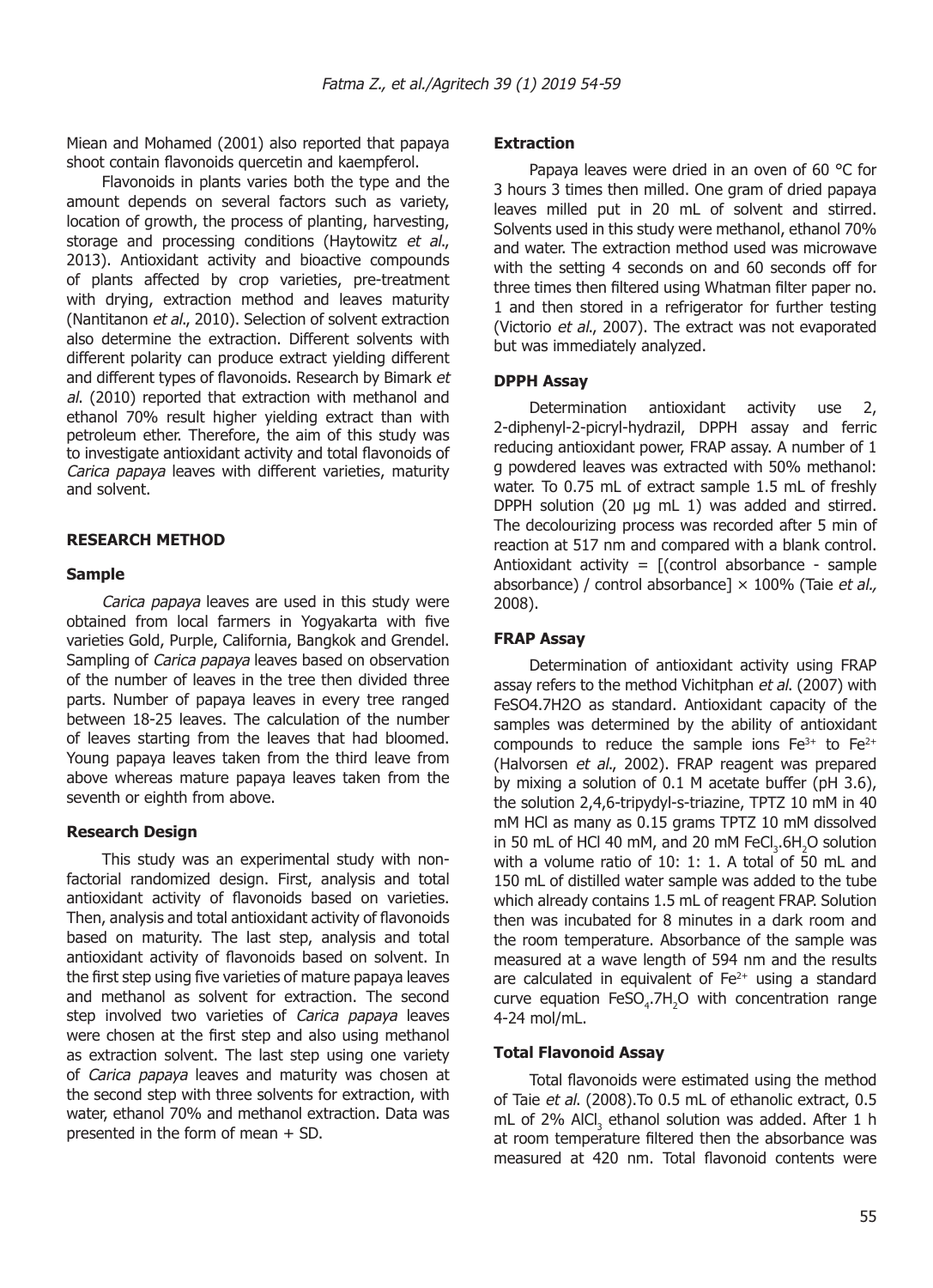calculated as quercetin equivalent from a calibration curve.

#### **RESULT AND DISCUSSION**

In Indonesia has developed varieties of papaya including papaya Gold, Purple, California, Bangkok and Grendel. Total flavonoids and antioxidant activity of plants influenced by several factors including varieties, maturity and solvent. Antioxidant activity and flavonoid total of *Carica papaya* leaves extract from different varieties can be seen in Table 1. Gold, Grendel and Purple papaya leaves extract have the highest antioxidant activity than California and Bangkok papaya leaves extract with DPPH and FRAP methods and significantly different (p<0.05). The highest total flavonoids found in Grendel and Purple papaya leaves extract significantly (p<0.05). Base on this result, Purple and Grendel papaya leaves extract were selected to next analysis. The next analysis was antioxidant activity and flavonoid total of *Carica papaya* leaves based on maturity.

Antioxidant activity and flavonoid total of papaya leaves extract based on maturity can be seen in Table 2. Determination of the maturity of the leaves based on the position of leaves. The young leave is located in the above while the mature leave is located in the middle. Table 2 showed antioxidant activity and total flavonoid mature papaya leaves extract both Grendel and Purple higher than young papaya leaves extract. Antioxidant activity and total flavonoid of Grendel mature papaya leaves extract higher than Grendel young, Purple young and Purple mature papaya leaves extract. So, Grendel mature variety was selected to the next analysis. The next analysis was antioxidant activity and flavonoid total based on solvent for extraction.

Antioxidant activity and flavonoid total of Grendel mature papaya leaves extract according to solvent can be seen in Table 3. The solvents used were methanol, ethanol 70% and water. Table 3 described antioxidant activity of Grendel mature papaya leaves extract with water was higher than the Grendel mature papaya leaves extract with methanol and ethanol 70%. However, total flavonoid of Grendel papaya leaves extract with water solvent lower than Grendel papaya leaves extract with methanol and ethanol 70%.

DPPH donates electrons to prevent lipid peroxidation while FRAP demonstrates the ability of the extract to convert Fe3+ to iron Fe2+ (Visavadiya *et al.,* 2009). Antioxidant activity in plants is caused by the presence of phytochemical compounds such as phenolics, anthocyanins, and flavonoid content (Cao *et al.,* 1997). Antioxidant capacity in plants is influenced by plant type, level of maturity and environmental factors such as sun exposure. Research by Kacharava *et al.*  (2009) showed that irradiation can affect the level of antioxidants in cabbage and beet leaves whereas the preparation before the extraction process and the level of maturity affect the antioxidant activity in guava leaves

| Varieties      | <b>DPPH</b><br>(%)             | <b>FRAP</b><br>(mmol/mg)       | Total flavonoid<br>$(\mu g/g)$ |
|----------------|--------------------------------|--------------------------------|--------------------------------|
| California     | $71.15 \pm 0.00$ <sup>ab</sup> | $16.64 \pm 0.71$ <sup>a</sup>  | $46.02 \pm 3.38$ <sup>ab</sup> |
| Gold           | 78.37±3.40°                    | 24.65±4.74 <sup>ab</sup>       | $36.93 \pm 2.72$ <sup>a</sup>  |
| <b>Bangkok</b> | $67.31 \pm 0.00$ <sup>a</sup>  | $19.25 \pm 1.16$ <sup>ab</sup> | $50,34\pm6,63b$                |
| Purple         | $74.52 \pm 2.04$ <sup>bc</sup> | $30.68 \pm 4.99$ <sup>b</sup>  | $60.97 \pm 0.31$ <sup>c</sup>  |
| Grendel        | 77.40±0.68c                    | 42.18 $\pm$ 6.72 $\degree$     | 76.69±0.13 <sup>d</sup>        |

Table 1. Antioxidant activity and total flavonoid of *Carica papaya* leaves (CPL) extract based on varieties

Table 2. Antioxidant activity and flavonoid total of *Carica papaya* leaves (CPL) extract based on maturity

| Maturity       | <b>DPPH</b><br>(%)            | <b>FRAP</b><br>(mmol/mg)      | Total flavonoid<br>$(\mu g/g)$ |
|----------------|-------------------------------|-------------------------------|--------------------------------|
| Grendel young  | $64.43 \pm 2.72$ <sup>a</sup> | $11.25 \pm 4.29$ <sup>a</sup> | $32.88 \pm 1.77$ <sup>b</sup>  |
| Grendel mature | 77.40±0.68°                   | $42.18 \pm 6.72$ <sup>b</sup> | 76.69±0.13 <sup>d</sup>        |
| Purple young   | 69.72±3.40 <sup>ab</sup>      | $6.50 \pm 2.53$ <sup>a</sup>  | $28.28 \pm 0.89$ <sup>a</sup>  |
| Purple mature  | 74.52±2.04bc                  | 30.68 $\pm$ 4.99 <sup>b</sup> | $60.97 \pm 0.31$ <sup>c</sup>  |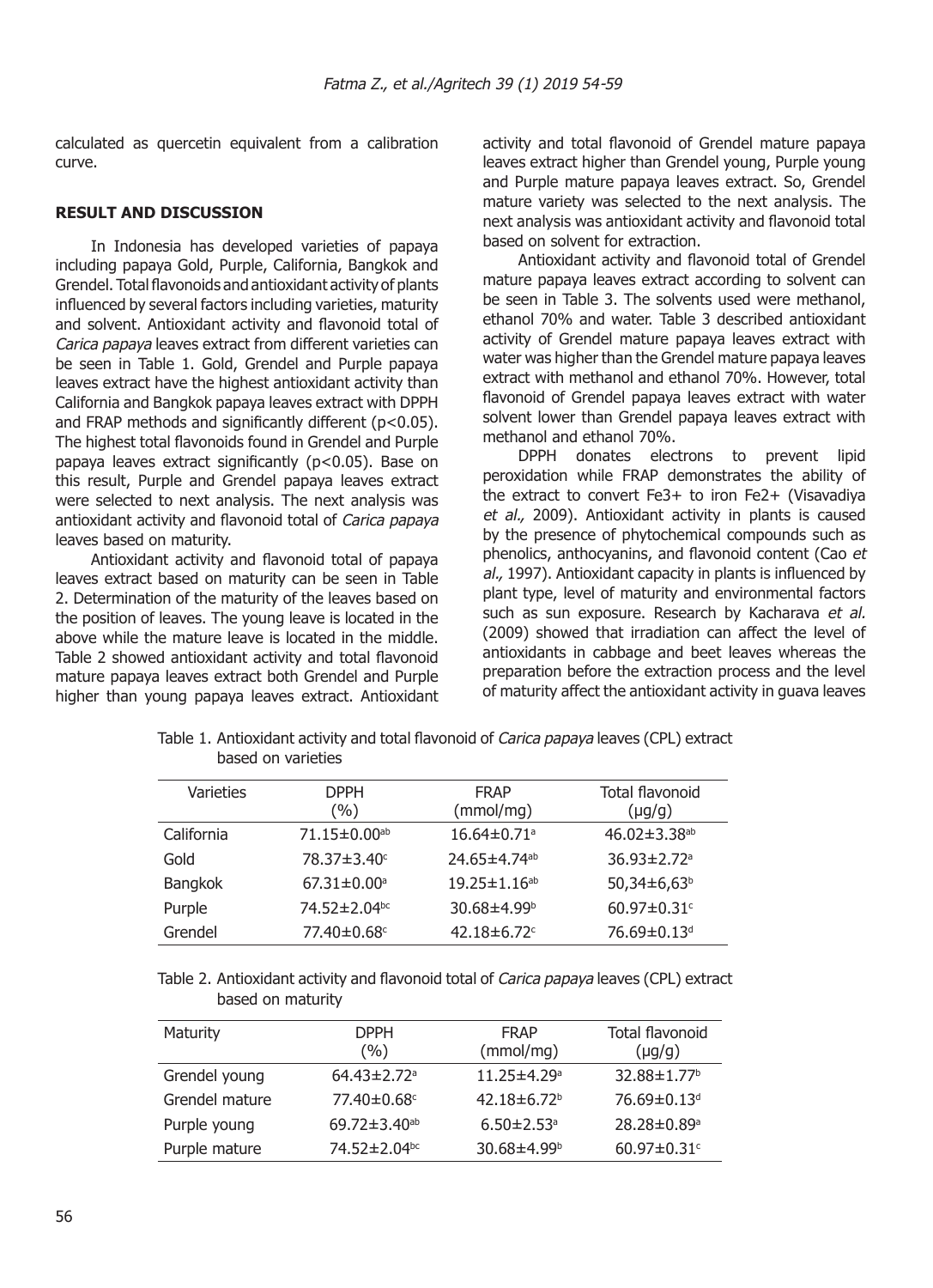| Solvent     | <b>DPPH</b>                   | FRAP                          | Total flavonoid               |
|-------------|-------------------------------|-------------------------------|-------------------------------|
|             | (%)                           | (mmol/mq)                     | $(\mu q/q)$                   |
| Water       | 75.48±0.68 <sup>b</sup>       | $60.57 \pm 2.83^b$            | $29.26 \pm 0.49$ <sup>a</sup> |
| Fthanol 70% | $69.71 \pm 0.68$ <sup>a</sup> | $45.68 \pm 0.05$ <sup>a</sup> | $42.38 \pm 0.45^{\circ}$      |
| Methanol    | 77.40±0.68 <sup>b</sup>       | 42.18±6.72ª                   | 76.69 $\pm$ 0.13 $\circ$      |

Table 3. Antioxidant activity and flavonoid total of *Carica papaya* leaves (CPL) extract based on solvent

(Nantitanon et al., 2010). The antioxidant activity of sweet potato roots and leaves was found to be different in various cultivars (Prior and Cao, 2000; Hue et al., 2012).

Flavonoids are secondary plant metabolites and are found in fruits, vegetables and some grains. The amount of flavonoids varies greatly depending on several factors such as disease, insect/pest attack, climate change, ultraviolet radiation and others (Dixon and Paiva, 1995; Winkel-Shirley, 2002). Other factors include cultivars, location of growth, agricultural practices, harvest and storage conditions as well as processing and preparation methods (Amiot *et al.,* 1995; Patil *et al.,*  1995; Hakkinen *et al.,* 2000; Van der Sluis *et al.,* 2001). Studies of flavonoids have been carried out because of its antioxidant properties that contribute to human health. Flavonoid antioxidant activity is divided into two mechanisms, namely scavenging and chelating (Cook and Samman, 1996). The structure of flavonoids has been known to contribute to the oxidative properties of the extract. Green vegetables are known to contain high antioxidant activity and are mostly derived from flavonoids (Hue *et al.,* 2012). This research proves that variety and maturity can affect antioxidant activity and total flavonoid content.

Parameters as time, solvent, temperature and extraction technique influence secondary metabolites extraction (Victorio *et al*., 2008). Solvent type and method of extraction are fundamental factors to consider for optimizing yield extraction (Goli *et al*., 2004). Methanol and ethanol 70% are a universal solvent that can dissolve compound that are polar and nonpolar. Methanol and ethanol 70% solvents produced higher extraction results than using petroleum ether. Aqueous, alcoholic and hydroalcoholic extracts are commonly used in researches with plant crude extracts (Turkmen *et al*., 2006). Water is a polar solvent and food grade, so more save than methanol and ethanol 70%. Base on the obtained result, the highest total flavonoid content was found with methanol extraction. The same result reported by Bimark *et al*. (2011) that the highest extraction yield was found with methanol solvent which extracted seven flavonoid compounds including catechin, epicatechin, rutin, myricetin, luteolin, apigenin and naringenin. Different with antioxidant activity, the highest antioxidant activity is found in papaya leaves extract with water extraction both by DPPH method and FRAP method. It may be caused by the amount of antioxidant higher than oxidant or be caused by each solvent has a deep specificity the ability to recover active components in the material.

Pearson correlation showed, there was a positive correlation relationship between flavonoid content and antioxidant activity assayed by ferric reducing antioxidant power, FRAP assay (r=0.846). Conversely, no correlation was found for antioxidant activity by DPPH radical scavenging assay. Previous study reported that antioxidant activity of plant material was very well correlated with the content of flavonoid compounds (Maisarah *et al*., 2013).

# **CONCLUSION**

This study obtained that varieties, maturity and solvent influence antioxidant activity and total flavonoid content of *Carica papaya* leaves extract. Mature Grendel papaya leaves with water extraction have antioxidant activity higher than others but mature Grendel papaya leaves have flavonoid total lower than others.

# **ACKNOWLEDGMENT**

Authors acknowledge the Health and Nutrition Department for their financial support in this research and Food Analysis Laboratory Faculty of Medicine Universitas Gadjah Mada for their facilities support.

# **CONFLICT OF INTEREST**

This research doesn't have conflict of interest.

# **REFERENCES**

- Amiot, M. J., Tacchini, M., Aubert, S. Y., & Oleszek, W. (1995). Influence of Cultivar, Maturity Stage, and Storage Conditions on Phenolic Composition and Enzymatic Browning of Pear Fruits. *Journal of Agricultural and Food Chemistry*, *43*(5), 1132–1137. https://doi.org/10.1021/ jf00053a004
- Basu, A., & Haldar, S. (2008). Dietary isothiocyanate mediated apoptosis of human cancer cells is associated with Bcl-xL phosphorylation. *International Journal of Oncology*, *33*(4), 657–663. https://doi.org/10.3892/ ijo\_00000051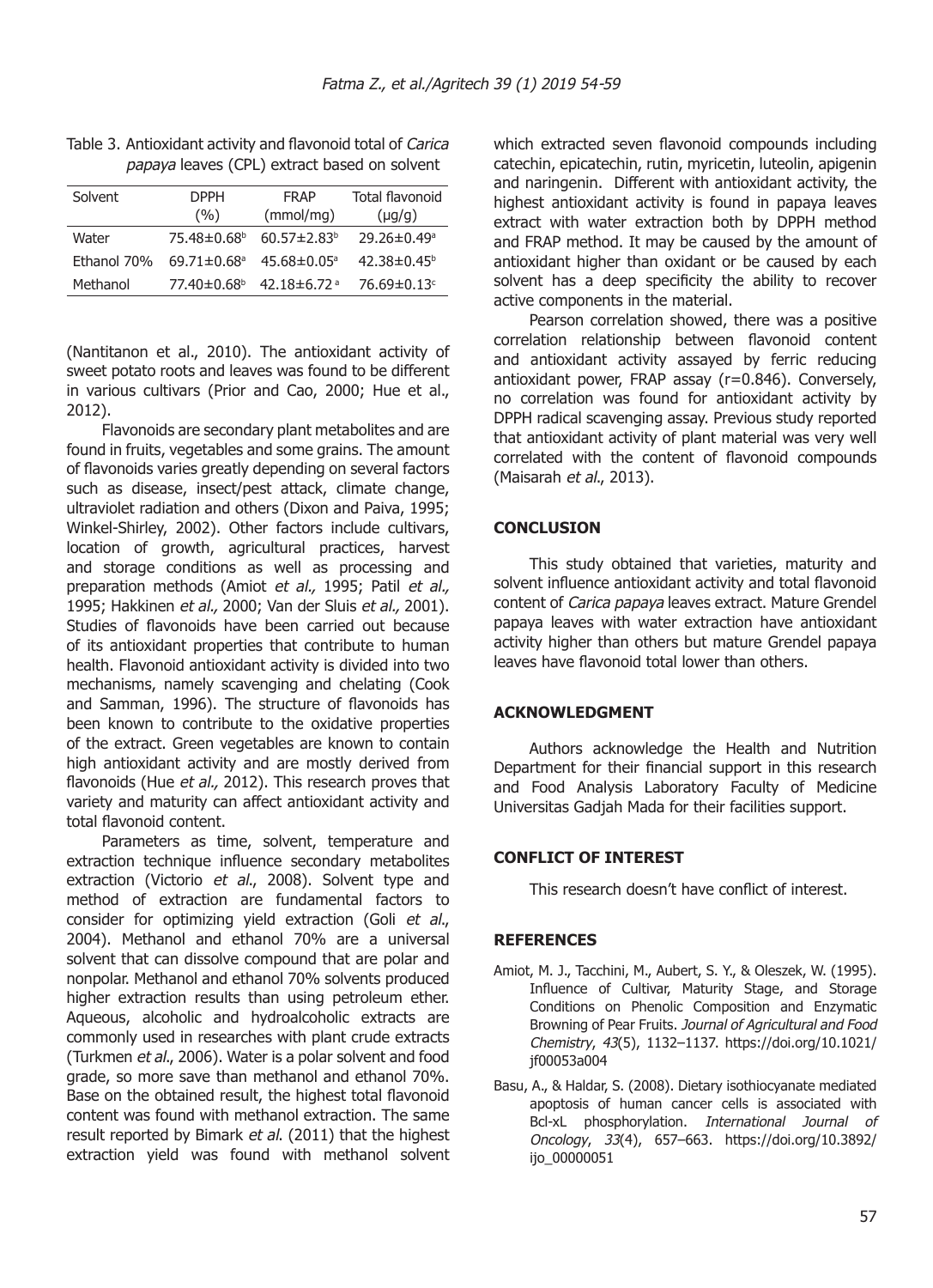- Bimakr, M., Rahman, R. A., Taip, F. S., Ganjloo, A., Salleh, L. M., Selamat, J., … Zaidul, I. S. M. (2011). Comparison of different extraction methods for the extraction of major bioactive flavonoid compounds from spearmint (Mentha spicata L.) leaves. *Food and Bioproducts Processing*, *89*(1), 67–72. https://doi.org/10.1016/j. fbp.2010.03.002
- Cao, G., Sofic, E., & Prior, R. L. (1997). Antioxidant and prooxidant behavior of flavonoids: Structure-activity relationships. *Free Radical Biology and Medicine*, *22*(5), 749–760. https://doi.org/10.1016/S0891- 5849(96)00351-6
- Cook, N. C., & Samman, S. (1996). Flavonoids Chemistry, metabolism, cardioprotective effects, and dietary sources. *Journal of Nutritional Biochemistry*. Elsevier Inc. https://doi.org/10.1016/0955-2863(95)00168-9
- Ching, L. S., & Mohamed, S. (2001). Alpha-tocopherol content in 62 edible tropical plants. *Journal of Agricultural and Food Chemistry*, *49*(6), 3101–3105. https://doi. org/10.1021/jf000891u
- Dixon, R. A., & Paiva, N. L. (1995). Stress-Induced Phenylpropanoid Metabolism. *The Plant cell*, *7*(7), 1085–1097. doi:10.1105/tpc.7.7.1085
- Goli, A. H., Barzegar, M., & Sahari, M. A. (2005). Antioxidant activity and total phenolic compounds of pistachio (Pistachia vera) hull extracts. *Food Chemistry*, *92*(3), 521– 525. https://doi.org/10.1016/j.foodchem.2004.08.020
- Hakkinen, S.H., Karenlampi, S.O., Mykkanen, H.M. & Torronen, A.R. (1999). Content of the Flavonols Quercetin, Myricetin, and Kaempferol in 25 Edible Berries *Journal of Agricultural and Food Chemistry* 47(5):2960-2965. doi: 10.1021/jf9811065
- Halvorsen, B. L., Holte, K., Myhrstad, M. C. W., Barikmo, I., Hvattum, E., Remberg, S. F., ... Blomhoff, R. (2002). A systematic screening of total antioxidants in dietary plants. *Journal of Nutrition*, *132*(3), 461-471.
- Haytowitz, D. B., Bhagwat, S., & Holden, J. M. (2013). Sources of Variability in the Flavonoid Content of Foods. *Procedia Food Science*, *2*, 46–51. https://doi.org/10.1016/j. profoo.2013.04.008
- Hue, S.M., Boyce, A.N., & Somasundram, C. (2012). Antioxidant activity, phenolic and flavonoid contents in the leaves of different varieties of sweet potato (*Ipomoea batatas*). *Australian Journal of Crop Science 6*(3):375-380. ISSN 1835-2693
- Kacharava, N., Chanishvili, S., Badridze, G., Chkhubianishvili, E., & Janukashvili, N. (2009). Effect of seed irradiation on the content of antioxidants in leaves of Kidney bean, Cabbage and Beet cultivars. *Australian Journal of Crop Science 3* (3):137-145. ISSN 1835-2693
- Maisarah, A.M., Nurul Amira, B., Asmah, R., & Fauziah, O. (2013). Antioxidant analysis of different parts of

*Carica papaya*. *International Food Research Journal 20*(3):1043-1048.

- Miean, K. H., & Mohamed, S. (2001). Flavonoid (myricetin, quercetin, kaempferol, luteolin, and apigenin) content of edible tropical plants. *Journal of Agricultural and Food Chemistry*, *49*(6), 3106–3112. https://doi.org/10.1021/ jf000892m
- Mello, V.J., Gomes, M.T., Lemos, F.O., Delfino, J.L., Andrade, S.P., Lopes, M.T., & Salas,C.E. (2008). The gastric ulcer protective and healing role of cysteine proteinases from Carica candamarcensis. *Phytomedicine.* 15:237–244. https://doi.org/10.1016/j.phymed.2007.06.004
- Muñoz, V., Sauvain, M., Bourdy, G., Callapa, J., Rojas, I., Vargas, L., … Deharo, E. (2000). The search for natural bioactive compounds through a multidisciplinary approach in Bolivia. Part II. Antimalarial activity of some plants used by Mosetene indians. *Journal of Ethnopharmacology*, *69*(2), 139–155. https://doi. org/10.1016/S0378-8741(99)00096-3
- Nantitanon, W., Yotsawimonwat, S., & Okonogi, S. (2010). Factors influencing antioxidant activities and total phenolic content of guava leaf extract. *LWT - Food Science and Technology*, *43*(7), 1095–1103. https://doi. org/10.1016/j.lwt.2010.02.015
- Patil, B.S., Pike, L.M., & Hamilton, B.K. (1995). Changes in quercetin concentration in onion (Allium cepa L.) owing to location, growth stage and soil type. *New Phytologyst* 130: 340-355. https://doi.org/10.1111/j.1469-8137.1995. tb01829
- Prior, R.L., & Cao, G. (2000). Antioxidant phytochemicals in fruits and vegetables: diet and health implications. *Horticulutural Science 35*(4): 588–592. ISSN 1805-9333
- Seigler, D. S., Pauli, G. F., Nahrstedt, A., & Leen, R. (2002). Cyanogenic allosides and glucosides from Passiflora edulis and Carica papaya. *Phytochemistry*, *60*(8), 873– 882. https://doi.org/10.1016/S0031-9422(02)00170-X
- Taie, H.A.A., El-Mergawi, R. and Radwan, S. 2008. Isoflavonoids, Flavonoids, Phenolic Acids Profiles and Antioxidant Activity of Soybean Seeds as Affected by Organic and Bioorganic Fertilization. *American-Eurasian Journal of Agriculture and Environment Science* 4 (2): 207-213. ISSN : 1990-4053
- Turkmen, N., Sari, F., & Velioglu, Y. S. (2006). Effects of extraction solvents on concentration and antioxidant activity of black and black mate tea polyphenols determined by ferrous tartrate and Folin-Ciocalteu methods. *Food Chemistry*, *99*(4), 835–841. https://doi. org/10.1016/j.foodchem.2005.08.034
- van Breemen, R. B., & Pajkovic, N. (2008, October 8). Multitargeted therapy of cancer by lycopene. *Cancer Letters*. https://doi.org/10.1016/j.canlet.2008.05.016
- Van der Sluis, A. A., Dekker, M., De Jager, A., & Jongen, W. M. F. (2001). Activity and concentration of polyphenolic